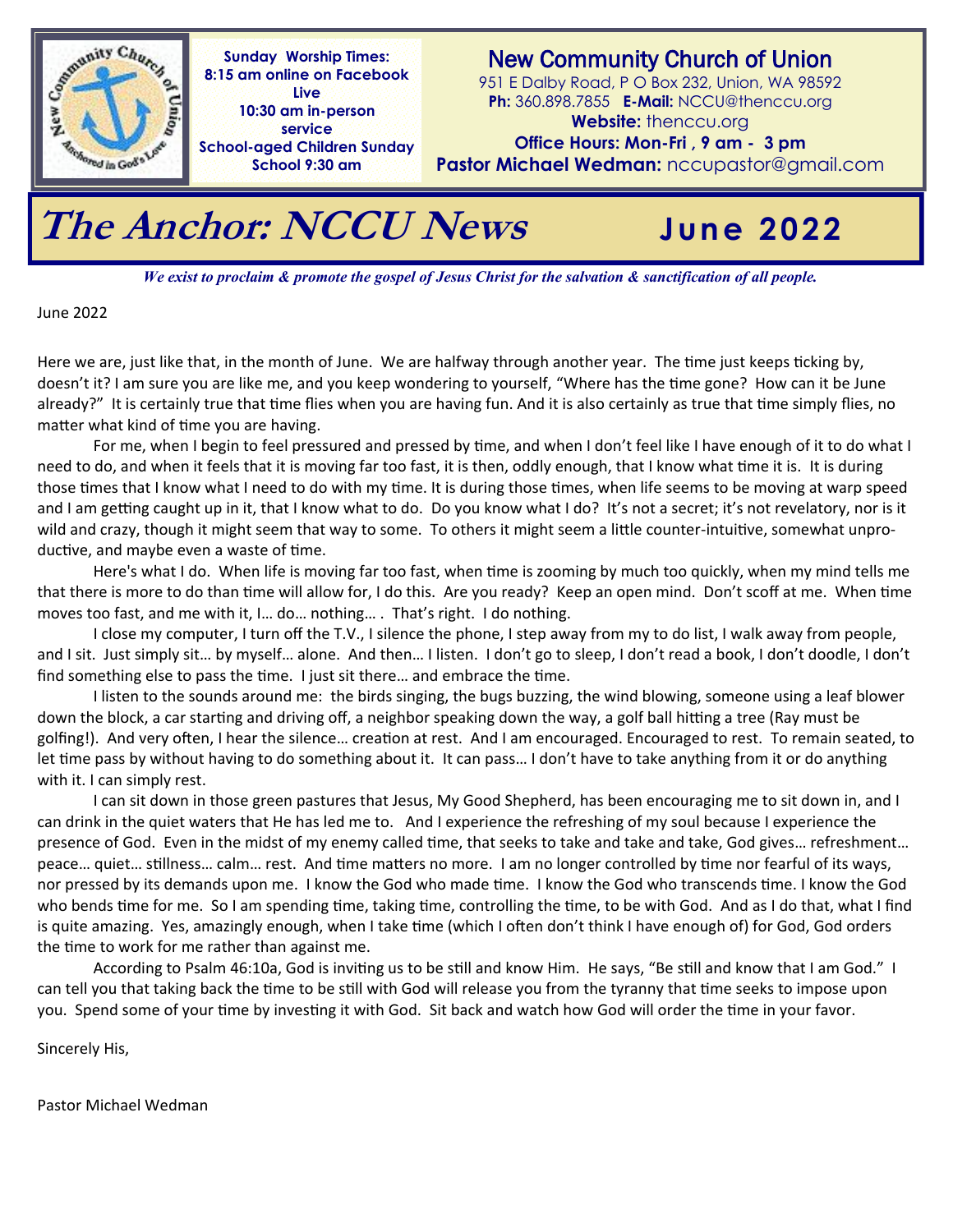

*~The June Extra~*

*What: NCCU Community Garage Sale When: Saturday, July 23, 2022 Where: New Community Church of Union Time: 9:00 am-3:00 pm*

 *Join NCCU for the second Annual Garage sale.* **Spaces are 8' X 10' at \$25.00 each. Call the office to reserve a space, or talk to Michael Moore. Sell some treasures; buy some treasures. Donate your proceeds to the church or make a few bucks for yourself. 360-490-8448 Michaels cell.**

> *Women's Fellowship The first Saturday of the month at 10:00 am in the conference room behind the office.*

*Men's Fellowship The second Saturday of the month at 9:00 am, in the sanctuary.*

*Become a member of NCCU. Membership classes can be found on our website, thenccu.org.*

*School aged children's Sunday School 9:30—10:30 Sundays Questions? Talk to Ray & Laurie Copelin 503-523-8724.*

*Fellowship Time Sunday 9:30—10:30 am Come join in fellowship with others before in-person service with others, and have a cup of coffee.*

## *Hands for Christ ON HIATUS*

*Karaoke Night Thursday, June 16, at 7:00 pm. All ages are welcome. Note the new night, the third Thursday of the month.*

*How about a Movement Class? Call Birdi Haus at 206-485-8181 to join the Monday 9:30 am class in the Worship Center.*